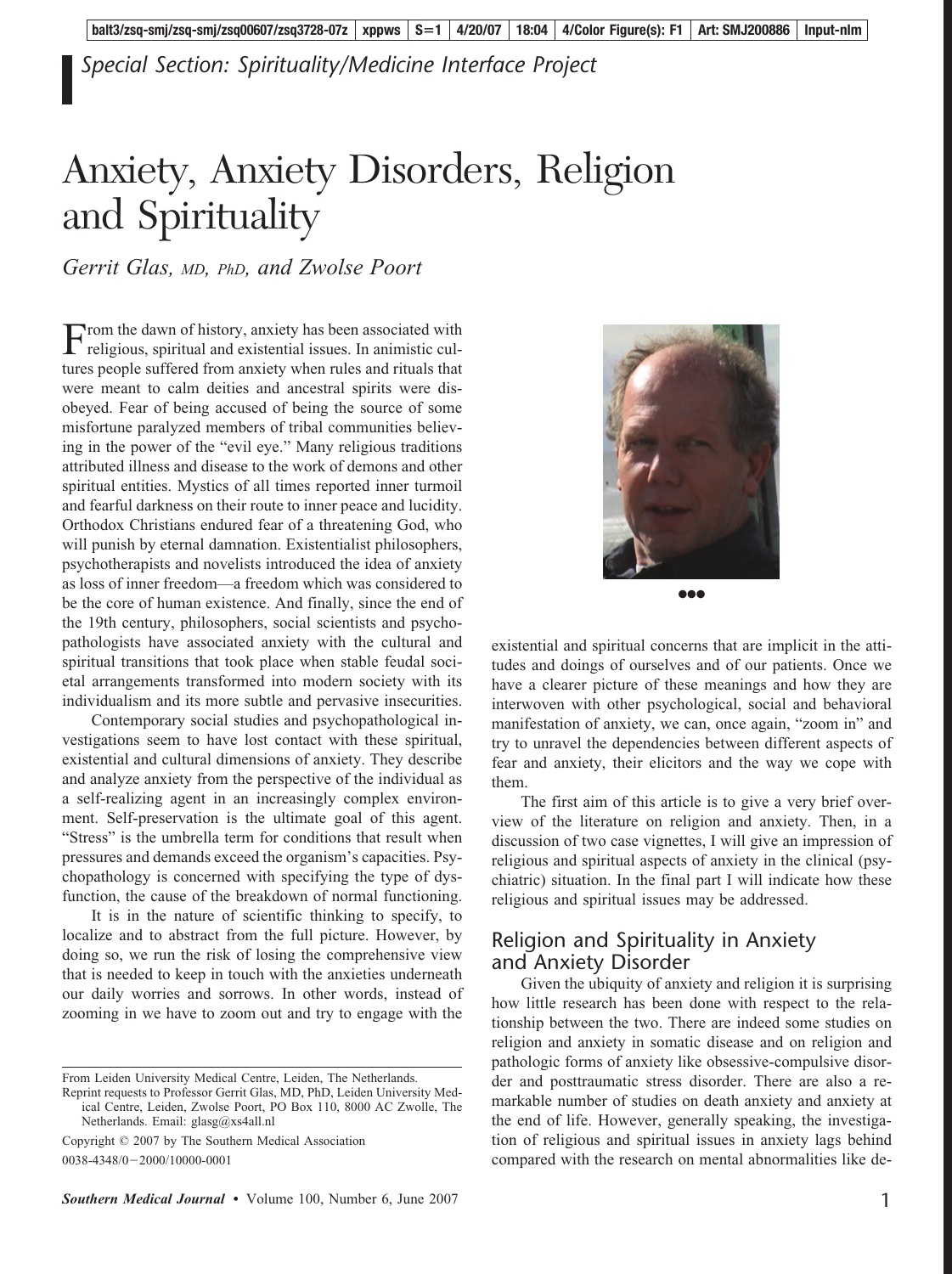*Special Section: Spirituality/Medicine Interface Project*

pression and psychosis. In this brief review I will restrict myself to some of the larger studies and overviews.

Having some type of religious affiliation appears to be related to lower anxiety levels in the general population. Intrinsic religiosity is associated with less worry and anxiety, whereas contemplative prayer is correlated with increased security and less distress.<sup>1</sup> Intrinsic religiosity refers to a lifestyle in which religion is personally appropriated and "lived" from within. Extrinsic religiosity, in contrast, refers to a lifestyle in which religion is related to social convention.<sup>2,3</sup> There are, however, studies that find a relationship between religion and increased anxiety. Some of these seem to focus on extrinsic forms of religion.

In a comprehensive review of the relation between religion and medicine Koenig summarizes findings in seven clinical trials and sixty-nine observational studies examining the religion—anxiety relationship.<sup>4</sup> Almost half of these studies show lower levels of anxiety among more religious people; seventeen studies report no association; seven report mixed or complex results whereas ten studies suggest greater anxiety among the more religious.

Another (epidemiologic) study in the general population finds that religion and anxiety are only related in young people.5 Church attendees, mainline Protestants, and those considering themselves "born again" show less evidence of anxiety disorders, whereas young fundamentalist Pentecostals, persons with no religious affiliation, and frequent religious television viewers have more anxiety disorders.

Kendler and coworkers<sup>6</sup> report their findings in  $2,616$ twins who were investigated on the possible differential relationship between aspects of religion and internalizing and externalizing disorders. Since anxiety can be seen as the expression of an internalizing tendency, this study is relevant for this review. One out of seven religiosity factors could be associated with internalizing disorder: unvengefulness, "an attitude toward the world emphasizing personal retaliation rather than forgiveness." Two factors (social religiosity and thankfulness) were related to both internalizing and externalizing disorder.

Research on the relationship between obsessive-compulsive disorder (OCD) and religion is contradictory. There is partial support for a relation between high religiosity and perfectionism, lack of tolerance of uncertainty and other OCD related cognitions, like responsibility for and need to control one's thoughts.<sup>7,8</sup> Studies assessing the impact of religion and spirituality on posttraumatic stress disorder (PTSD) have mixed findings.<sup>9</sup> Religion may positively affect one's ability to cope with trauma and may deepen one's religious experience.<sup>10</sup> Connor and coworkers,<sup>11</sup> however, find that religion has little or negative impact on post trauma symptoms. The direction of causality is uncertain in these studies. Religion may, for instance, not function as protector against developing PTSD, but as a way of coping in those with high levels of distress and/or poor health.

There has been a lot of research on spirituality and psychological wellbeing in medically ill patients. The relationship between religiosity/spirituality and anxiety in these patients has been studied much less, however. In a review on depression and anxiety in heart failure, Konstam and cowork $ers<sup>12</sup>$  report that people with higher levels of religiosity/spirituality respond to illness with better coping or improved adjustment and health-related quality of life, compared with individuals who report lower levels of religiosity/spirituality. McCoubrie & Davies<sup>13</sup> find a negative correlation between spirituality, in particular its existential aspect, and anxiety (and depression) in patients with advanced cancer. Remarkably enough, religious wellbeing and strength of belief has no impact on psychological wellbeing in their study. Thus it seems that making sense of one's circumstances and finding meaning and purpose when faced with life-threatening illness "has far more impact on psychological wellbeing than does religious faith." For similar studies in cancer patients see Kaczorowski $^{14}$  and Bosacaglia.<sup>15</sup>

Studies on death anxiety also suggest a more complex relationship between religiosity and fear of death and dying. Death anxiety seems to be related to both high and low religiosity and to "ambivalence," that is, lack of congruence between belief in afterlife and certain religious practices.<sup>16</sup> Findings among hospice patients suggest that a sense of purpose in life rather than religiosity has a direct positive effect on subjective wellbeing and a direct negative effect on fear of dying.<sup>17</sup> Intrinsic religiosity has an indirect positive effect on subjective wellbeing when mediated by shared spiritual activities. Frequency of prayer does not appear to add much to subjective wellbeing. The results indicate, according to Ardelt & Koenig, that "private prayer might be less effective in eliciting a sense of purpose in life than spiritual activities that are shared with others." McClain-Jacobson and coworkers<sup>18</sup> also conclude that instead of beliefs held about afterlife it is rather spirituality that has a powerful effect on psychological functioning. In their study among terminally ill cancer patients belief in afterlife was associated with lower levels of end-of-life-despair such as desire for death, hopelessness and suicidal ideation. These beliefs show no relation to levels of depression or anxiety. Spirituality is defined in these studies as "having meaning and purpose in life," which is more earthly and "social" than the activities that are assumed to belong to the concept of religion.

Overall these results suggest that there are associations between religiosity/spirituality, anxiety and general psychological wellbeing in various situations, but that the direction of causality and the factors mediating between the three are still unclear. Some findings suggest that shared practices and having meaning and purpose in life are stronger predictors for psychological wellbeing than the content and strength of one's beliefs.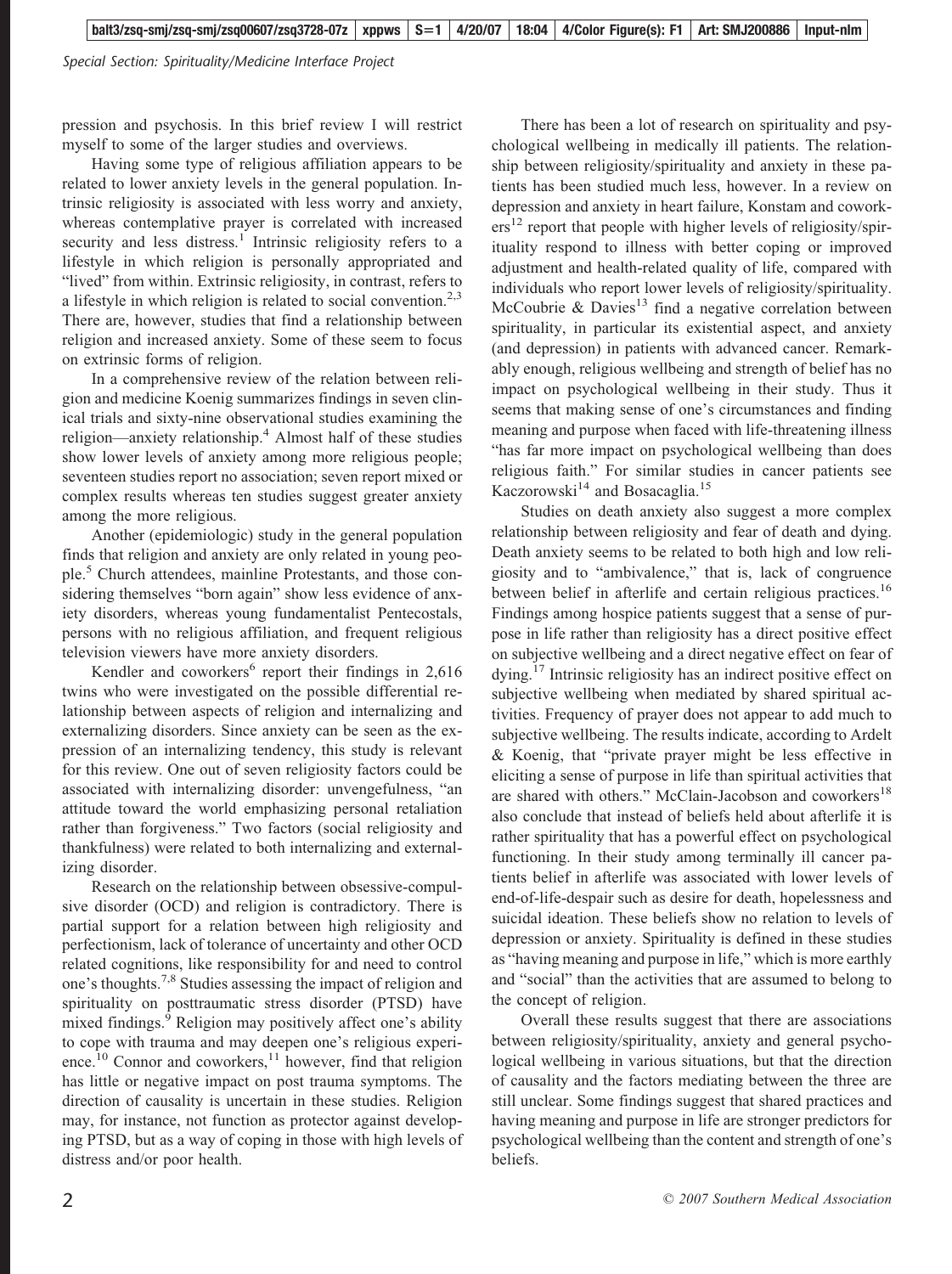#### Case Vignettes

#### **Religious Experiences in a Period of Stress**

Ms. A, office manager in a factory, is 29 and suffers from panic attacks, generalized anxiety disorder and an atypical somatoform disorder. Several months before coming to treatment she had met a man with whom she had started a relationship. One month before, she had tried to improve her ambivalent relationship with her mother, whom she describes as self-absorbed and unsupportive.

She complains about headaches, strange sensations behind the eyes, paraesthesias of the arms and legs and stiff muscles. She gives explanations with a psychotic flavor of these complaints: she has the feeling that the sensations behind her eyes are due to gas bubbles rising up in her brain but never reaching the surface due to some blockade. She sometimes associates this bubbling with the activity of the Holy Spirit, who in some way is involved in taking away the blockade.

She describes herself as a sensitive and slightly childish woman, who already when she was fifteen suffered from the experience of living in two parallel streams, ie, a normal world and a world in which she observed herself as if she were looking through a camera. This depersonalization impedes her in her daily activities. Her sense of self is discontinuous; she sometimes has the feeling as if she were another person. There are, however, neither amnesic periods, nor other signs of a dissociative disorder. She has mood swings and panic attacks. During bouts of depression and anxiety her mental state may dramatically change: moments of religious elation are followed by episodes in which she is convinced that the world is at the point of being destroyed. She recalls periods of complete transparency at which words from the Bible are "completely true for her." While praying in church she has sometimes a lively imagination of an open connection to heaven, almost a vision. It is at these moments that she feels that the "bubbles: in her brain are moving more freely and dissolve in the open air/heaven. She sometimes thinks she might become a prophet.

Some of the patient's experiences have a clearly erotic background and are related to emerging feelings toward her new friend. Another biographical element of some importance is the recent reconciliation with her parents. The relationship with her mother has always been difficult and ambivalent in the sense that her mother kept treating her as if she were a child even when she grew up into adulthood. On the other hand, her mother was appealing and dependent as long as Ms. A remembers. Her father had always been dominant and degrading. With the support of her friend Ms. A could now discuss these old issues.

The working hypothesis in this case was that the openness and symmetry in the relation with her friend reawakened old feelings of vulnerability. The patient began to live between hope and fear— hope that she would finally be able to give up old relational patterns of submission and denial of own wishes and feelings, and fear that in the end she would not be able to really change her life. These feelings were framed in a religious way and were accompanied by corresponding "visions" and bodily experiences. Fear of abandonment and punishment complicated this picture. The course of this case was favorable: reassurance, psycho-education and a short treatment with Selective serotonin reuptake inhibitors (SSRIs) were sufficient to restore the inner balance.

#### **Anxiety, Obsessions and Fear of Being Possessed by Demons**

Ms. B is a 19 year-old-woman with a history of two year, residential psychiatric treatment because of self-mutilation, suicide attempts, trichotillomania, outbursts of anger and impulsive eating and purging.

As long as she can remember, her inner life has been dominated by anxiety: she feels extremely vulnerable, insecure, powerless and prone to failure. This incapacitating feeling disturbed her schoolwork and impeded contacts with siblings and peers. Life does not offer any challenge, excitement or surprise for her, not because of depression (though she has met criteria for depressive disorder in the past), but because she does not dare to let anything become challenging, exciting or surprising enough to urge her to meaningful activity. She suffers from a core sense of powerlessness and behaves accordingly: she is unable to give shape to her existence. This powerlessness leads to self-reproach and feelings of insufficiency and guilt, which she enacts in her relationship with her parents and teachers. She typically shows a completely "blank" face when she fails on a certain task and this blankness sometimes drives her father and her teachers to fury.

At night she feels paralyzed, unable to resist her anxiety. It is as if something takes over, as if she is possessed by an external power. In periods of such almost psychotic anxiety she has obsessive thoughts inciting her to self-mutilation and suicide attempts. She often thinks this power has something to do with the devil or evil spirits. In calmer periods she thinks that the frightening experiences and thoughts are products of her own mind.

She has been brought up in a Protestant family. Her mother also feels insecure and suffered from periods of depression. She has an older sister and a younger brother. Belief in spirits and demons does not play an important role in the teachings of her church, nor in the life of her family and her few friends.

She meets criteria for panic disorder without agoraphobia, social phobia, depressive disorder (recurrent, in remission), atypical eating disorder, and borderline personality disorder. From a psychodynamic point of view she functions at a low-level borderline personality organization, which means that stressors that interfere with her central feeling of vulner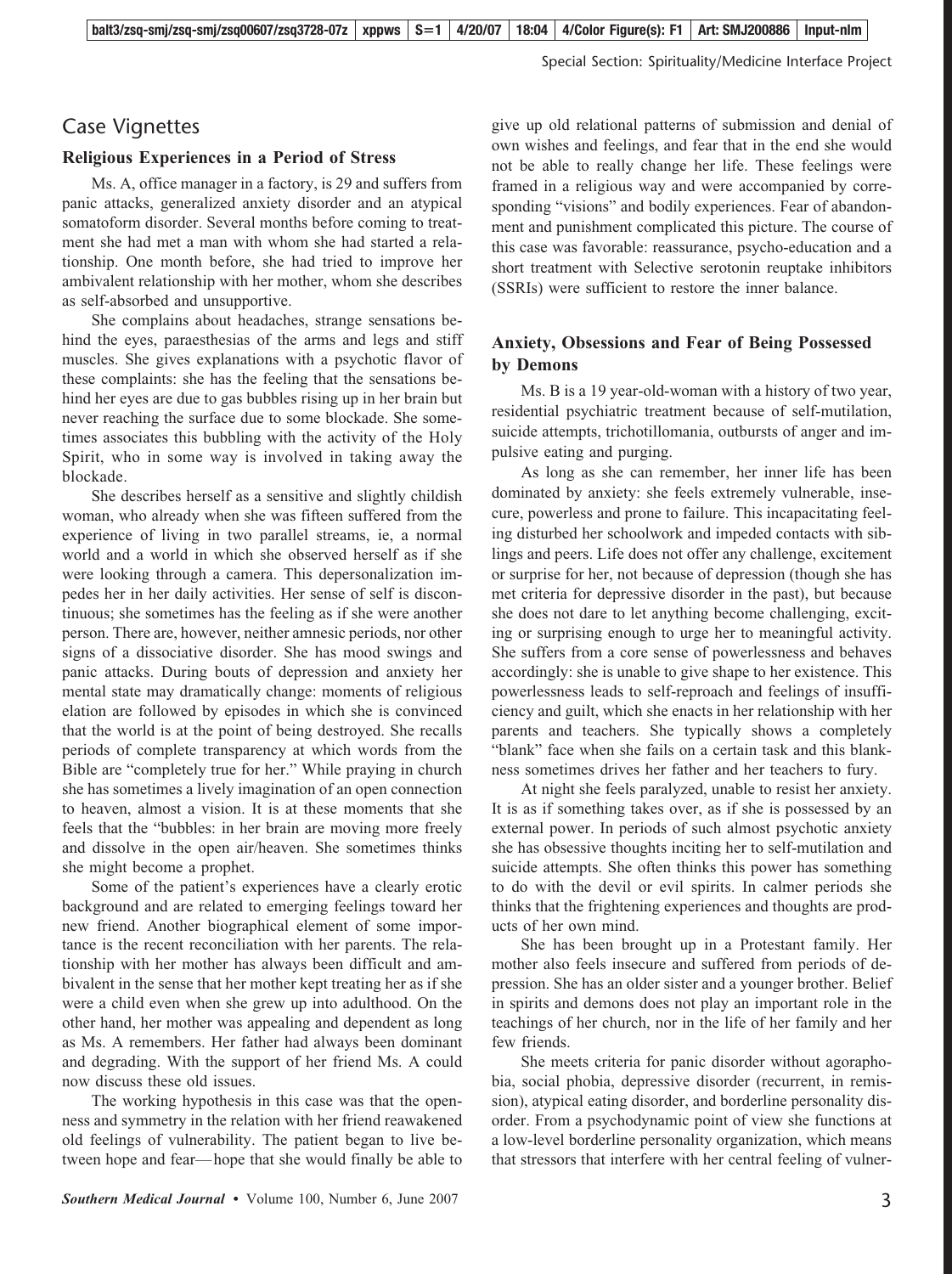*Special Section: Spirituality/Medicine Interface Project*

ability and powerlessness easily lead to psychotic decompensation. These psychotic episodes typically last for only a few minutes or hours.

The patient is not convinced of the existence of spiritual entities interfering with her mental condition. Such entities are also uncommon in the belief system of her congregation. It is, therefore, explained to her that her anxiety and feelings of insufficiency, powerlessness and guilt—and the underlying feeling of hatred and rage—are so unbearable that they are warded off by a process of externalization (projection) and reification. Her guilt and anger become concretistic entities (ie, demons; evil powers) that threaten her. This concretization and reification protects her against psychotic breakdown. The enemy gets a name. On the other hand, this concretization also further confirms and deepens the ambivalence of her inner world, ie, the irresolvable split between her self-condemnation and her hidden longing for independence and individuation. The course of this case was complicated but in the end favorable. The patient was psychotherapeutically and pharmacologically treated in a day clinic. She met a friend with whom she developed a relatively stable relationship. She worked as volunteer in a book shop and made plans to finish her high school education.

#### The Existential Dimension

Anxiety may be difficult to recognize. In some cases it is only the psychomotor expression which gives a clue that the patient is anxious. In other cases the anxiety is primarily expressed in the form of avoidance behavior. In still other cases bodily complaints are predominant in the patient's story.

The worries of our patients are often common and understandable. Doctors will discuss them, try to reassure the patient, and give a realistic perspective, never without hope. However, these worries are usually not the primary target of medical intervention. One level deeper we will find the pathologic anxieties like those that are enumerated in psychiatric classification systems such as DSM-IV and ICD. Some of these anxieties may be difficult to detect, most notably social anxiety disorder, obsessive-compulsive disorder, posttraumatic stress disorder, and simple phobia. Patients tend to hide their symptoms because they feel ashamed and fear that their fragile balance will be disturbed.

However, interwoven with both these common worries and psychiatric anxieties there is a third, more global and encompassing level of analyzing anxiety: the level of the existential (or basic, fundamental) anxieties. Ms. A, for instance, had common worries (for instance, that her parents would not accept her friend), she had psychiatric anxieties (panic disorder, generalized anxiety disorder), but her anxiety had also an existential meaning: could she, perhaps for the first time in her life, be herself in front of her parents? Could she endure the alarming feeling of vulnerability when she would give up her attitude of submission and over-adaptation? Ms. B had also anxieties at these three levels: daily worries concerning her friend and the apartment where she had to live, psychiatric anxieties in the form of panic disorder and social phobia; and the existential anxiety that is expressed by her attitude of powerlessness, inertia, and inability to give shape to her life (an inability which often was misunderstood as unwillingness).

Elsewhere I have discussed seven types of such fundamental (basic, existential) anxiety: anxiety related to loss of structure (of the I-self relationship; the anxieties at night of Ms. B for example); anxiety related to the fact of one's existence ("inability to live"); anxiety expressing lack of safety and physical protection; anxiety as an expression of unconnectedness and isolation; anxiety related to doubt and inability to make choices; anxiety as expression of sense of meaninglessness; and death anxiety. $19$  The latter four of these anxieties (isolation, loss of freedom, meaninglessness, death) are extensively discussed in the work of humanistic psychotherapists<sup>20</sup> and have a background in the phenomenological tradition.<sup>21,22</sup> Descriptions of the first three can be found in the Continental psychopathological literature. $23-25$ 

#### **Discussion**

Patients may greatly benefit from doctors who are sensitive for the existential dimension in their stories. Such sensitivity does not mean that the physician has to give up his professional attitude. One important characteristic for professionalism is that the physician is able to grasp the full picture which implies, among others things, that the physician is able to attend to and to understand the more subtle language of existential worries and concerns. These worries and concerns are "global", ie, they affect one's basic attitude, one's stance toward life. They do not have a concrete focus; the object (or focus) of the fundamental anxieties becomes apparent in the way these anxieties are expressed and "lived". They have, so to say, their object not before them but behind them. Or, more accurately, the object is "embodied" in the anxiety itself.

One way to look at religion and spirituality is to consider them as offering a way to deal with the existential concerns that are inherent in life. Religions and different forms of spirituality offer a framework— cognitively, affectively, and socially—which provides meaning with respect to the "big" questions. Addressing religious and spiritual issues in the consulting room is one way to get in touch with how the patient deals with these questions.

#### References

- 1. Shreve-Neiger AK, Edelstein BA. Religion and anxiety: a critical review of the literature. *Clin Psychol Rev* 2004;24:379–397.
- 2. Allport GW. The Individual and His Religion. New York, McMillan, 1950.
- 3. Allport G, Ross JM. Personal religious orientation and prejudice. *J Pers Soc Psychol* 1967;5:432–443.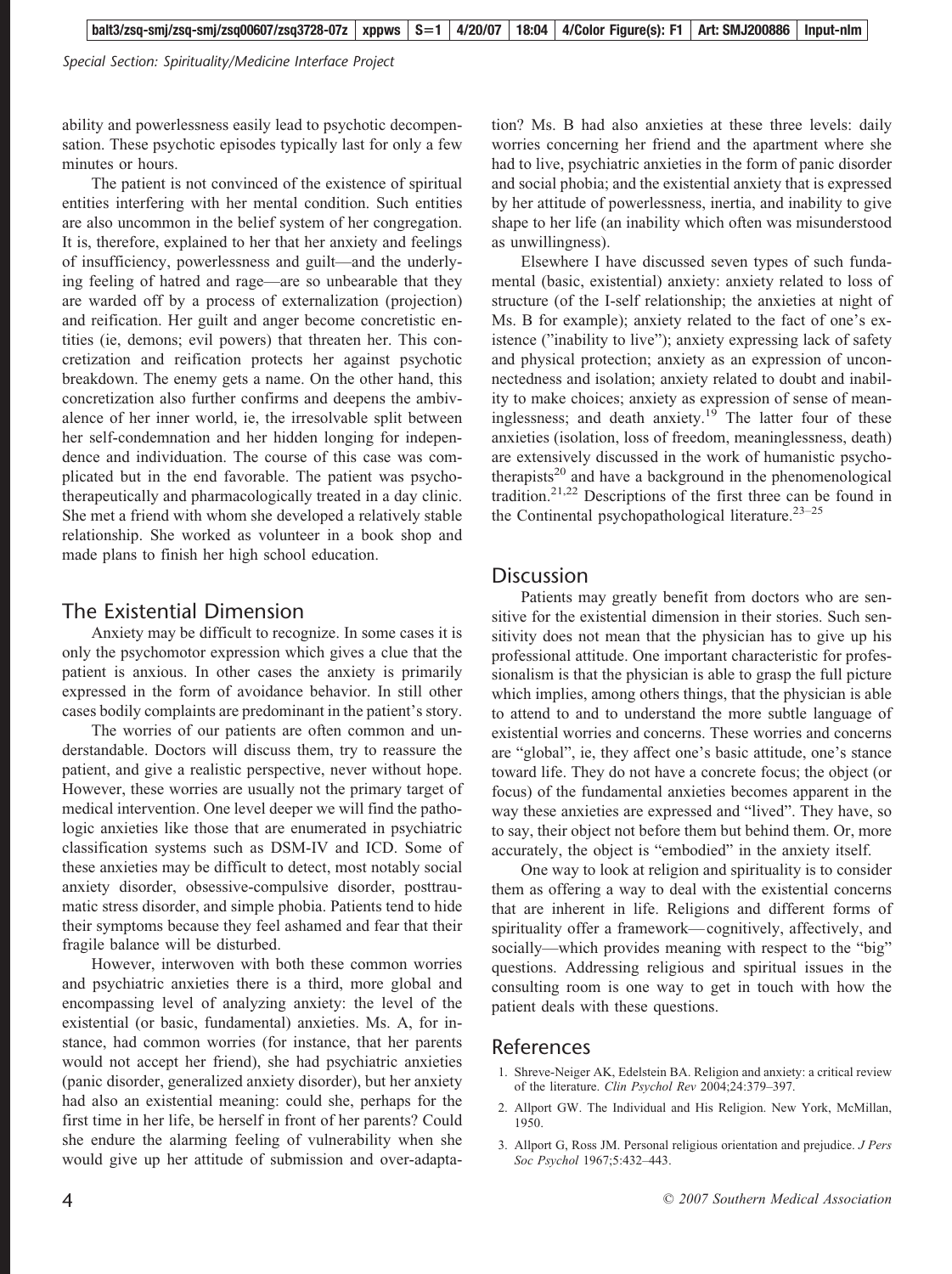#### **balt3/zsq-smj/zsq-smj/zsq00607/zsq3728-07z** | xppws | S=1 | 4/20/07 | 18:04 | 4/Color Figure(s): F1 | Art: SMJ200886 | Input-nlm

Special Section: Spirituality/Medicine Interface Project

- 4. Koenig HG. Religion and medicine II: religion, mental health, and related behaviors. *Int J Psychiatry Med* 2001;31:97–109.
- 5. Koenig HG, Ford SM, George LK, et al. Religion and anxiety disorder: an examination and comparison of associations in young, middle-aged, and elderly adults. *J Anxiety Disord* 1993;7:321–342. **AQ: 1**
	- 6. Kendler KS, Liu XQ, Gardner CO, et al. Dimensions of religiosity and their relationship to lifetime psychiatric and substance use disorders. *Am J Psychiatry* 2003;160:496–503.
	- 7. Abramowitz JS, Huppert JD, Cohen AB, et al. Religious obsessions and compulsions in a non-clinical sample: the Penn Inventory of Scrupulosity (PIOS). *Behav Res Ther* 2002;40:825–838.
	- 8. Abramowitz JS, Deacon BJ, Woods CM, et al. Association between Protestant religiosity and obsessive-compulsive symptoms and cognitions. *Depress Anxiety* 2004;20:70–76.
	- 9. Shaw A, Joseph S, Linley PA. Religion, spirituality, and posttraumatic growth: a systematic review. *Mental Health, Religion, and Culture* 2005;  $8:1-11.$ 
		- 10. Maercker A, Herrle J. Long-term effects of the Dresden bombing: relationships to control beliefs, religious belief, and personal growth. *J Trauma Stress* 2003;16:579–587.
		- 11. Connor KM, Davidson JR, Lee LC: Spirituality, resilience, and anger in survivors of violent trauma: a community survey. *J Trauma Stress* 2003: 16:487–494.
		- 12. Konstam V, Moser DK, De Jong MJ. Depression and anxiety in heart failure. *J Card Fail* 2005;11:455–463.
		- 13. McCoubrie RC, Davies AN. Is there a correlation between spirituality and anxiety and depression in patients with advanced cancer? *Support Care Cancer* 2006;14:379–385.
		- 14. Kaczorowski J. Spiritual well-being and anxiety in adults diagnosed with cancer. *Hosp J* 1989;5:105–116.
- 15. Boscaglia N, Clarke DM, Quinn MA. The contribution of spirituality and spiritual coping to anxiety and depression in women with a recent diagnosis of gynecological cancer. *Int J Gynecol Cancer* 2005;15:755– 761.
- 16. Wink P, Scott J. Does religiousness buffer against the fear of death and dying in late adulthood? Findings from a longitudinal study. *J Gerontol* 2005;60B:207–214. **AQ: 3**
- 17. Ardelt M, Koenig CS. The role of religion for hospice patients and relatively healthy older adults. *Res Aging* 2006;28:184–215. **AQ: 4**
- 18. McClain-Jacobson C, Rosenfeld B, Kosinski A, et al. Belief in an afterlife, spiritual well-being and end-of-life despair in patients with advanced cancer. *Gen Hosp Psychiatry* 2004;26:484–486.
- 19. Glas G. Anxiety animal reactions and the embodiment of meaning. In: Fulford B, Morris K, Sadler J, et al (eds.) *Nature and Narrative. An Introduction to the New Philosophy of Psychiatry (International Perspectives in Philosophy and Psychiatry)* Oxford, Oxford University Press, 2003, pp 231–249.
- 20. Yalom ID. *Existential Psychotherapy.* New York, Basic Books, 1980.
- 21. May R. *The Meaning of Anxiety.* New York, The Ronald Press Co, 1950.
- 22. May R. *The Discovery of Being. Writings in Existential Psychotherapy.* New York, Norton & Co, 1983.
- 23. Gebsattel VE. Freiherr von: Anthropologie der Angst. In: *Prolegomena einer medizinischen Anthropologie. Ausgewa¨hlte Aufsa¨tze.* Berlin, Springer Verlag, 1954, pp 378–389. **AQ: 5**
- 24. Gebsattel VE. Freiherr von: Zur Psychopathologie der Phobien. Die psychasthenische Phobie. In: *Prolegomena einer medizinischen Anthropologie. Ausgewa¨hlte Aufsa¨tze.* Berlin, Springer Verlag, 1954, pp 42–74.
- 25. Gebsattel VE. Freiherr von: Die Welt des Zwangskranken. In: *Prolegomena einer medizinischen Anthropologie. Ausgewa¨hlte Aufsa¨tze.* Berlin, Springer Verlag, 1954, pp 74–128.

**AQ: 2**